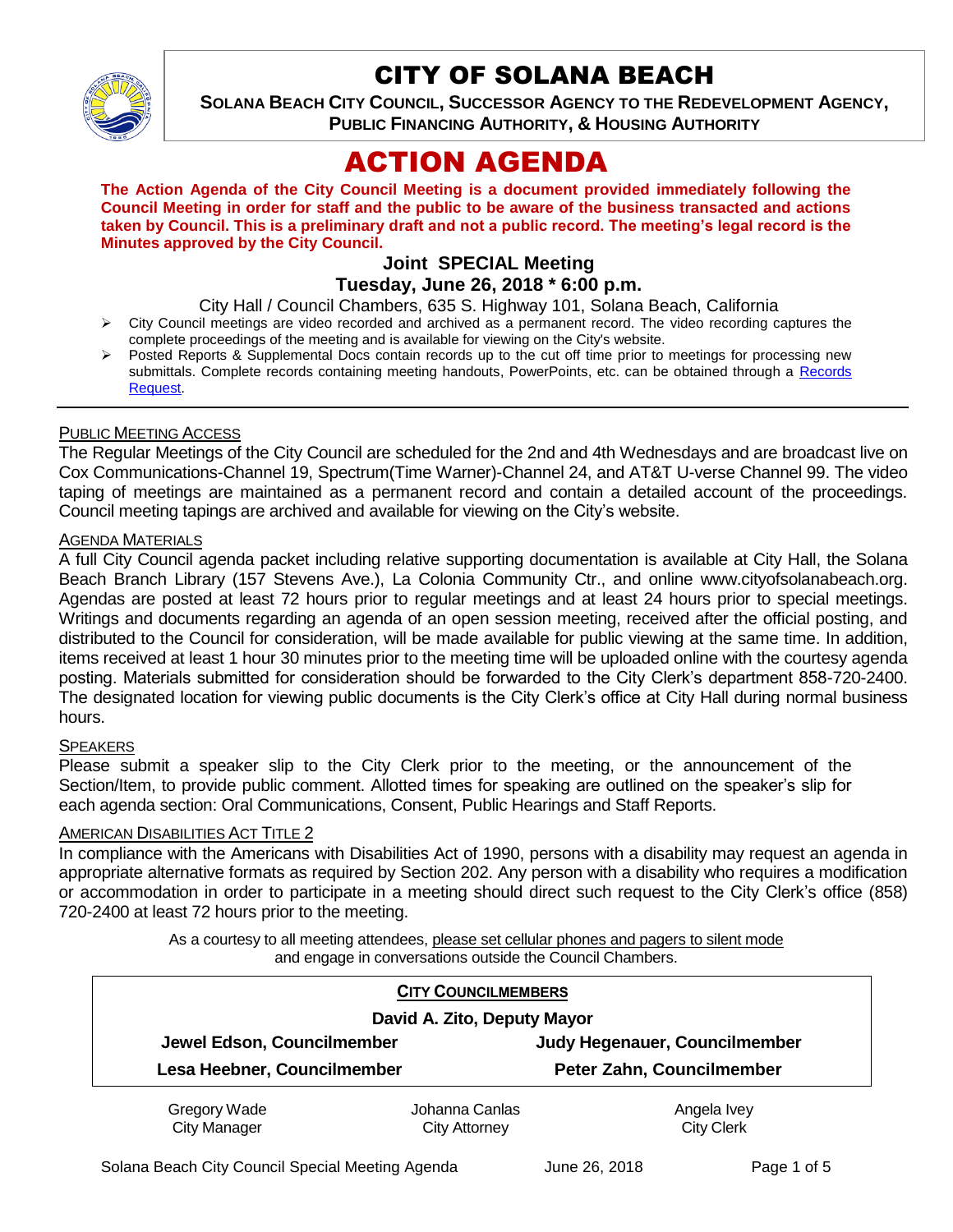#### SPEAKERS:

Please submit your speaker slip to the City Clerk prior to the meeting or the announcement of the Item. Allotted times for speaking are outlined on the speaker's slip for Oral Communications, Consent, Public Hearings and Staff Reports.

#### READING OF ORDINANCES AND RESOLUTIONS:

Pursuant to Solana Beach Municipal Code Section 2.04.460, at the time of introduction or adoption of an ordinance or adoption of a resolution, the same shall not be read in full unless after the reading of the title, further reading is requested by a member of the Council. If any Councilmember so requests, the ordinance or resolution shall be read in full. In the absence of such a request, this section shall constitute a waiver by the council of such reading.

## **CALL TO ORDER AND ROLL CALL:**

#### **CLOSED SESSION REPORT:** (when applicable)

# **FLAG SALUTE:**

# **APPROVAL OF AGENDA: COUNCIL ACTION: Approved 5/0**

#### **ORAL COMMUNICATIONS: NONE**

This portion of the agenda provides an opportunity for members of the public to address the City Council on items relating to City business and not appearing on today's agenda by submitting a speaker slip (located on the back table) to the City Clerk. Comments relating to items on this evening's agenda are taken at the time the items are heard. Pursuant to the Brown Act, no action shall be taken by the City Council on public comment items. Council may refer items to the City Manager for placement on a future agenda. The maximum time allotted for each presentation is THREE MINUTES (SBMC 2.04.190). Please be aware of the timer light on the Council Dais.

## **COUNCIL COMMUNITY ANNOUNCEMENTS / COMMENTARY:**

*An opportunity for City Council to make brief announcements or report on their activities. These items are not agendized for official City business with no action or substantive discussion.* 

# **B. PUBLIC HEARINGS:** (B.1.)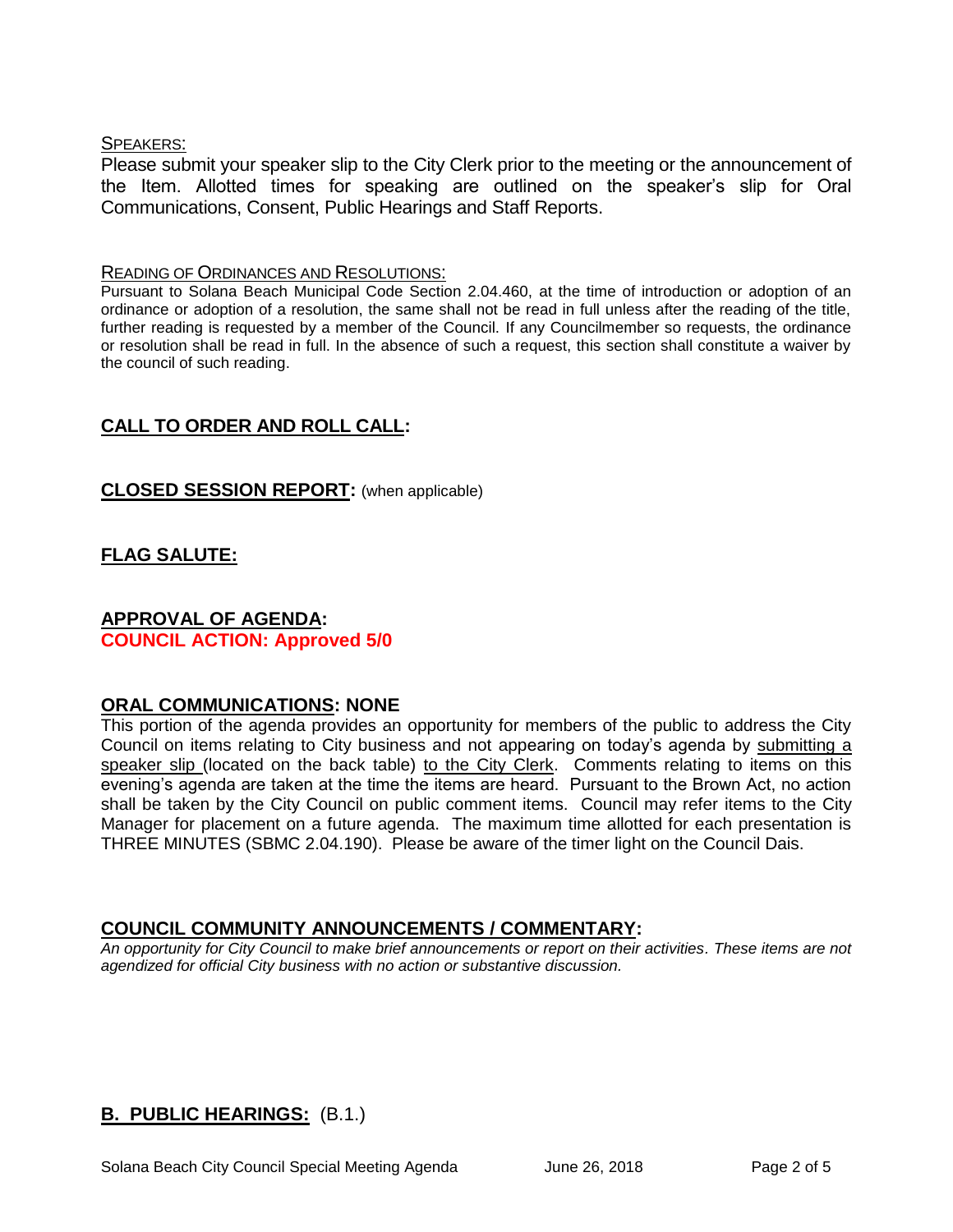This portion of the agenda provides citizens an opportunity to express their views on a specific issue as required by law after proper noticing by submitting a speaker slip (located on the back table) to the City Clerk. After considering all of the evidence, including written materials and oral testimony, the City Council must make a decision supported by findings and the findings must be supported by substantial evidence in the record. An applicant or designees for a private development/business project, for which the public hearing is being held, is allotted a total of fifteen minutes to speak, as per SBMC 2.04.210. A portion of the fifteen minutes may be saved to respond to those who speak in opposition. All other speakers have three minutes each. Please be aware of the timer light on the Council Dais.

### **B.1. Public Hearing: District-Based Elections / Content of Draft Maps, Sequence of Elections – Receive Input From the Community and Council Consideration of Introducing (1st Reading) Ordinance 488 to Adopt District Boundary Maps and Sequence of Elections Pursuant to Elections Code § 10010.** (File 0430-60)

Recommendation: That the City Council

- 1. Open the public hearing and invite members of the public to provide feedback on the initial draft maps, Focus Maps, and potential election sequencing presented; and
- 2. Close the public hearing and select a preferred map and set the sequence of elections; and
- 3. Introduce (1st Reading) **Ordinance 488**, an Ordinance of the City of Solana Beach, California, Establishing a By-District Election Process in Four Council Districts With an Elective Office of Mayor Pursuant to California Elections Code § 10010 & California Government Code §§ 34871(C) & 34886, incorporating the adopted map and sequence of elections.

[Item B.1. Report \(click here\)](https://solanabeach.govoffice3.com/vertical/Sites/%7B840804C2-F869-4904-9AE3-720581350CE7%7D/uploads/Item_B.1._Report_(click_here)_06-26-18.pdf)

[Item B.1. Supplemental Docs](https://solanabeach.govoffice3.com/vertical/Sites/%7B840804C2-F869-4904-9AE3-720581350CE7%7D/uploads/B.1._Supplemental_Items_(6-26_at_3pm)_-_R.pdf) (Updated 6-26-18 at 245pm)

District Election Maps – [Focus Maps & Election Sequencing webpage](District%20Election%20Maps%20–%20Focus%20Maps%20&%20Election%20Sequencing%20webpage) link here as well as in Staff Report *Posted Reports & Supplemental Docs contain records up to the cut off time, prior to the start of the meeting, for processing new submittals. The final official record containing handouts, PowerPoints, etc. can be obtained through a Records Request to the City Clerk's Office.*

# **COUNCIL ACTION: Approved 5/0 to close the public hearing. COUNCIL ACTION: Approved 4/1 (Noes: Zito) to approve map 410e and the election sequencing.**

## **WORK PLAN COMMENTS:**

*Adopted June 14, 2017*

## **COMPENSATION & REIMBURSEMENT DISCLOSURE:**

GC: Article 2.3. Compensation: 53232.3. (a) Reimbursable expenses shall include, but not be limited to, meals, lodging, and travel. 53232.3 (d) Members of a legislative body shall provide brief reports on meetings attended at the expense of the local agency at the next regular meeting of the legislative body.